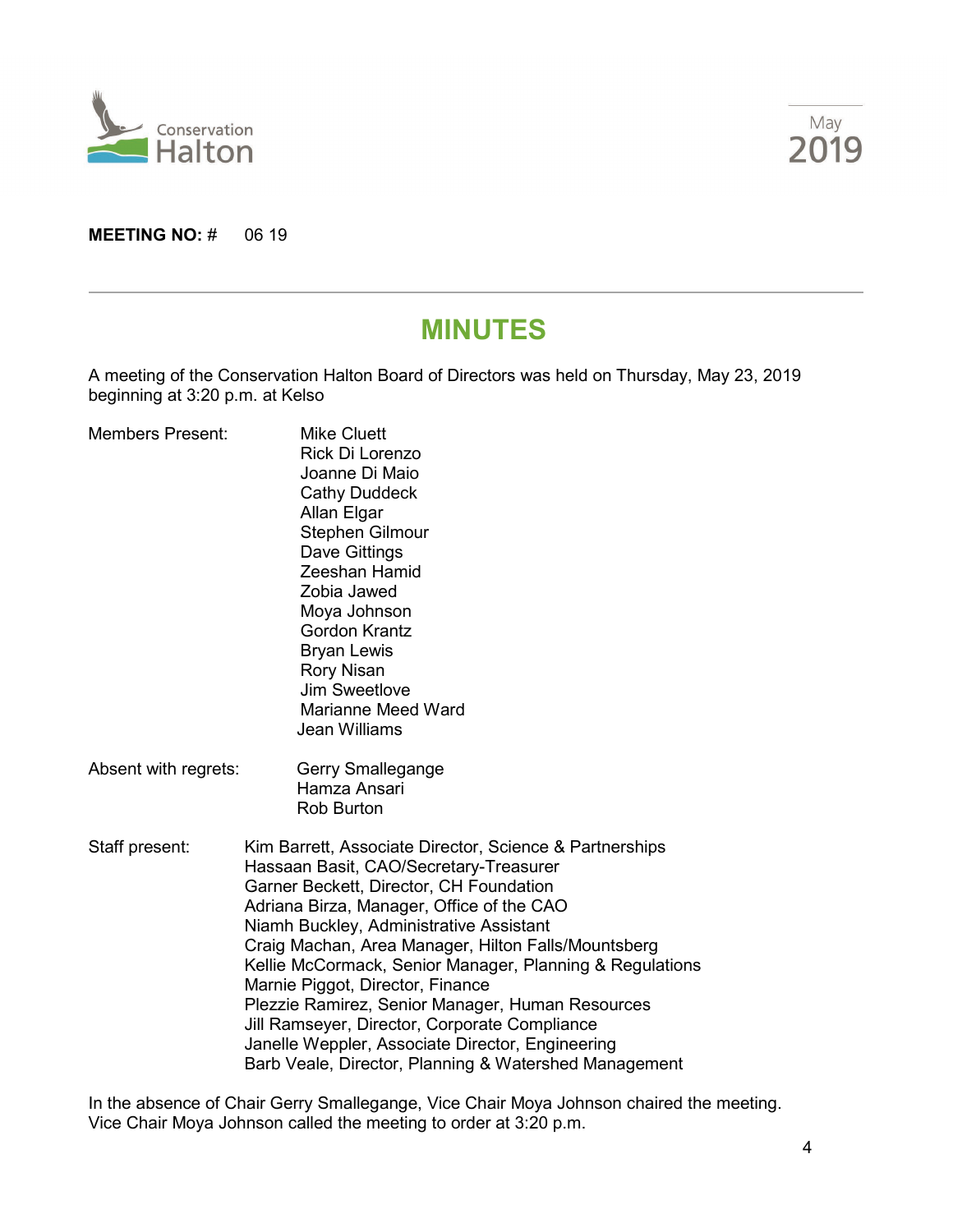



The following changes were made to the agenda:

*Item # 4.2 Milton Flood Conveyance on the agenda will be pulled from the Consent Items and moved to Action Items under 5.5. Additional handout "Key Recommendations for Modernization of Conservation Authority Operations and Schedule 2 of Bill 108" will be included with the minutes.*

5.2 Retract Milton Flood Conveyance Channel – Carriage Square Pedestrian Bridge. Report #: CHBD 06 19 04

**CHBD 06 01** Moved by: Gordon Krantz Seconded by: Mike Cluett

That the Conservation Halton Board of Directors **approve CH Staff retracting Item # 5.2 Milton Flood Conveyance Channel – Carriage Square Pedestrian Bridge (Report #: CHBD 06 19 04) and deferring to the CH Board Meeting in June 2019.**

## *Carried*

## **1. Acceptance of AMENDED Agenda as distributed.**

| <b>CHBD 05 02</b> | Moved by: Mike Cluett      |
|-------------------|----------------------------|
|                   | Seconded by: Dave Gittings |

That Conservation Halton Board of Directors **accept the AMENDED Agenda.**

#### *Carried*

# **2. Disclosure of Pecuniary Interest for Board of Directors**

There was no disclosure of Pecuniary Interest.

- **3. Presentations:** Technical Review of planning applications Kellie McCormack, Senior Manager, Planning & Regulations
- **4. Consent Items** Roll Call & Mileage Approval of Conservation Halton Board Meeting minutes dated May 23, 2019
	- Briefing Memos: Kelso Dam Update Report: # CHBD 06 19 01

Technical Review of planning applications Report: # HBD 06 19 02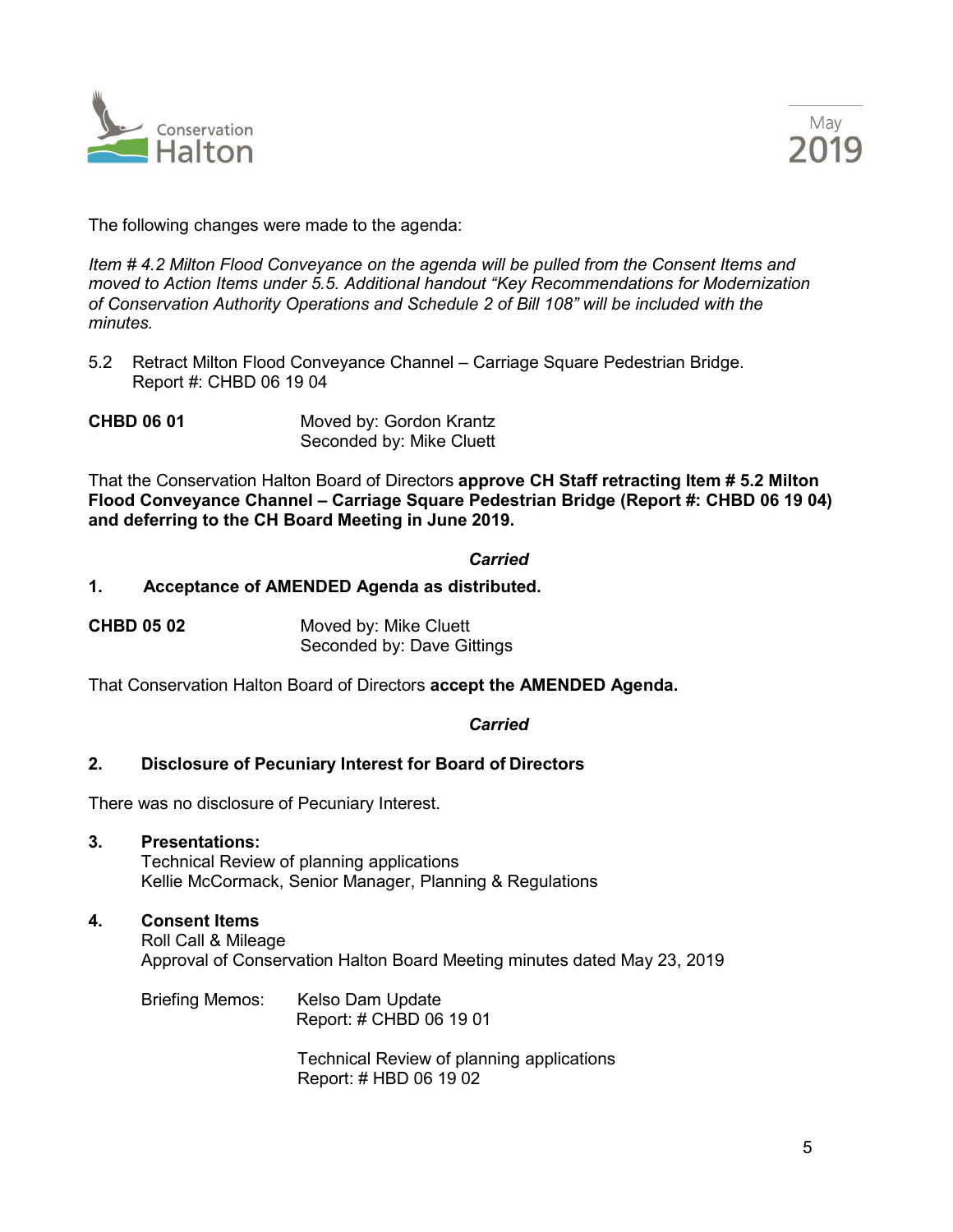



- 4.1 Bill 108, More Homes, More Choices Act, 2019 CH File No.: PPO 056 Report: # CHBD 06 19 05
- 4.3 Modernizing Ontario's Environmental Assessment Program Report: # CHBD 06 19 07

Consent Items were adopted.

## **5. Action Items**

5.1 Proposed construction of a new dwelling within 7.5 metres of the floodplain associated with Lower Morrison Creek, 200 Morrison Road, Town of Oakville, Regional Municipality of Halton. Report #: CHBD 06 19 03

**CHBD 06 03** Moved by: Allan Elgar Seconded by: Marianne Meed Ward

THAT the Conservation Halton Board of Directors **receive staff report # CHBD 06 19 03 related to proposed development at 200 Morrison Road, Oakville. CH File # A/19/O/17;**

AND

THAT the Conservation Halton Board of Directors **approve the issuance of a permit for the construction of a new dwelling within 7.5 metres of the floodplain associated with Lower Morrison Creek, 200 Morrison Road, Town of Oakville, Regional Municipality of Halton. CH File No. A/19/O/17**

#### *Carried*

5.3 Proposed Excess Soil Regulatory Proposal and amendments to Record of Site Conditions Regulation, ERO #013-5000; and, Holding polluters accountable by enhancing Ministry of Environment, Conservation and Parks' enforcement, ERO #019-0023 Report: # CHBD 06 19 08

**CHBD 06 04** Moved by: Jean Williams Seconded by: Jim Sweetlove

THAT the Conservation Halton Board of Directors **receive for information the report entitled "Excess Soil Registry Proposal and amendments to Record of Site Conditions Regulation; and, Holding polluters accountable by enhancing Ministry of Environment, Conservation and Parks' enforcement"**;

AND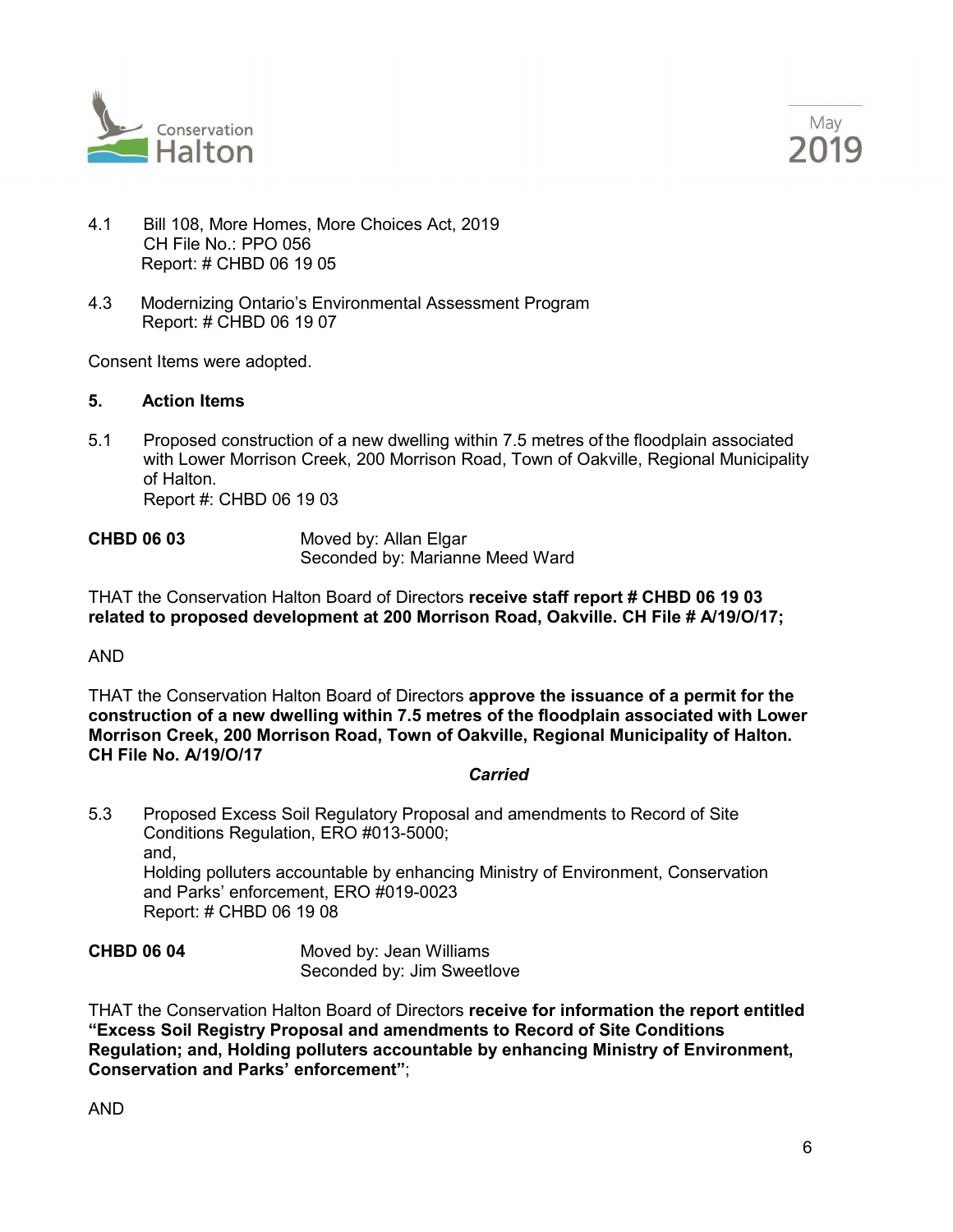



THAT the Conservation Halton Board of Directors **direct Conservation Halton staff to provide the attached letter as formal response to the Province on the proposed Excess Soil Regulatory Proposal and Amendments to Record of Site Condition (ERO #013-5000);** 

AND

THAT the Conservation Halton Board of Directors **direct Conservation Halton staff to circulate the above-mentioned letter to Conservation Halton's area municipalities, neighbouring conservation authorities and Conservation Ontario for information purposes.**

*Carried*

5.4 Bill 108 (Schedule 12) – the proposed More Homes, More Choice Act: Amendments to the Planning Act ERO # 019-0016; CH File No.: PPO 056 Report: # CHBD 06 19 09

**CHBD 06 05** Moved by: Dave Gittings Seconded by: Jim Sweetlove

THAT the Conservation Halton Board of Directors **receive for information the report entitled Bill 108 (Schedule 12) – the proposed More Homes, More Choice Act: Amendments to the Planning Act;**

# AND

THAT the Conservation Halton Board of Directors **direct Conservation Halton staff to submit the attached draft letter to the Ministry of Municipal Affairs and Housing, as Conservation Halton's formal response to the Province on the proposed changes to the Planning Act (ERO # 019-0016 Bill 108 (Schedule 12) – the proposed More Homes, More Choice Act: Amendments to the Planning Act);**

AND

THAT the Conservation Halton Board of Directors **direct Conservation Halton staff to circulate Conservation Halton's final submission to the Province to Conservation Halton's area municipalities, neighbouring conservation authorities and Conservation Ontario for information purposes.**

Barb Veale verbally requested that the Board **supports the possible addition of a comment relating to the lack of third party appeals for non-decision of official plans and plans of subdivision within the specified timelines.**

*Carried*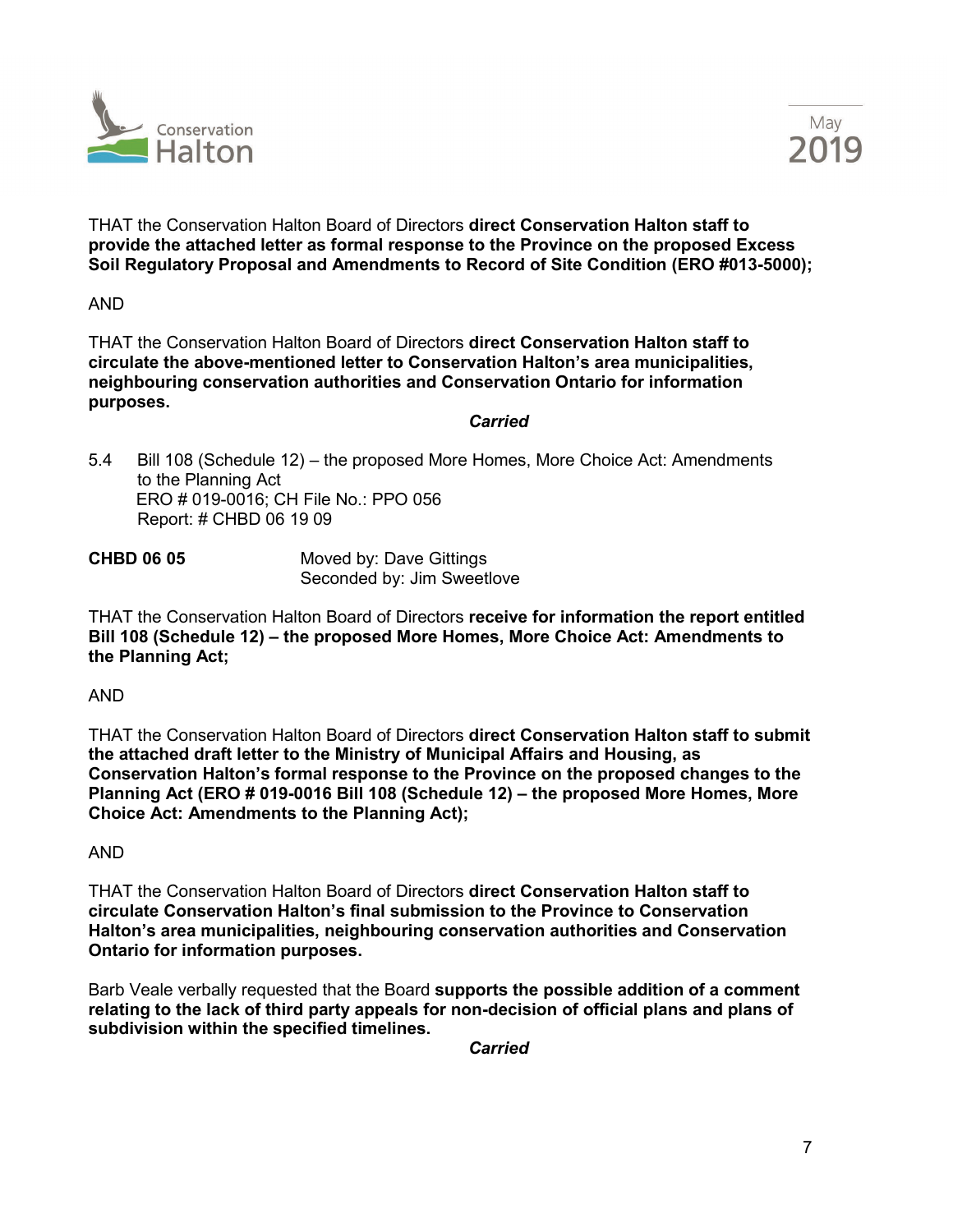



5.5 Bill 108, More Homes, More Choices Act, 2019 Schedule 2 Conservation Authorities Act CH File  $No : PPO 056$ Report: # CHBD 06 19 05

**CHBD 06 06** Moved by: Dave Gittings Seconded by: Jim Sweetlove

THAT the Conservation Halton Board of Directors **receive for information the report entitled "Bill 108, More Homes, More Choices Act, 2019 Schedule 2, Conservation Authorities Act".** 

*Carried*

Hassaan Basit provided a summary of this report and noted that Conservation Ontario will be requesting to be a delegation in front of the standing committee.

5.6 Re-appointment of Members to the Conservation Halton Foundation Board of Directors.

| <b>CHBD 06 07</b> | Moved by: Cathy Duddeck  |
|-------------------|--------------------------|
|                   | Seconded by: Allan Elgar |

THAT the Conservation Halton Foundation Board of Directors **recommend to the Conservation Halton Board of Directors, the re-appointment of members to the Conservation Halton Foundation Board of Directors until September 2019 be approved for the following individuals:** 

- Mr. Jim Sweetlove
- Ms. Monique Smith
- Ms. Suzanne Bevan
- Mr. Rob Campbell
- Mr. Jim McCoubrey

#### *Carried*

# **6.0 CAO Verbal Update**

Hassaan Basit shared the correspondence received from Ted Arnott, MPP Wellington-Halton Hills supporting the resolution approved by CH Board of Directors on Provincial Cutbacks to Conservation Authorities for Flood Forecasting and Control (Resolution #: CHBD 05 04).

Hassaan Basit gave a brief update on the June 20<sup>th</sup> Gala event.

Garner Beckett will provide the CH Board Members with a list of current sponsors for the Gala.